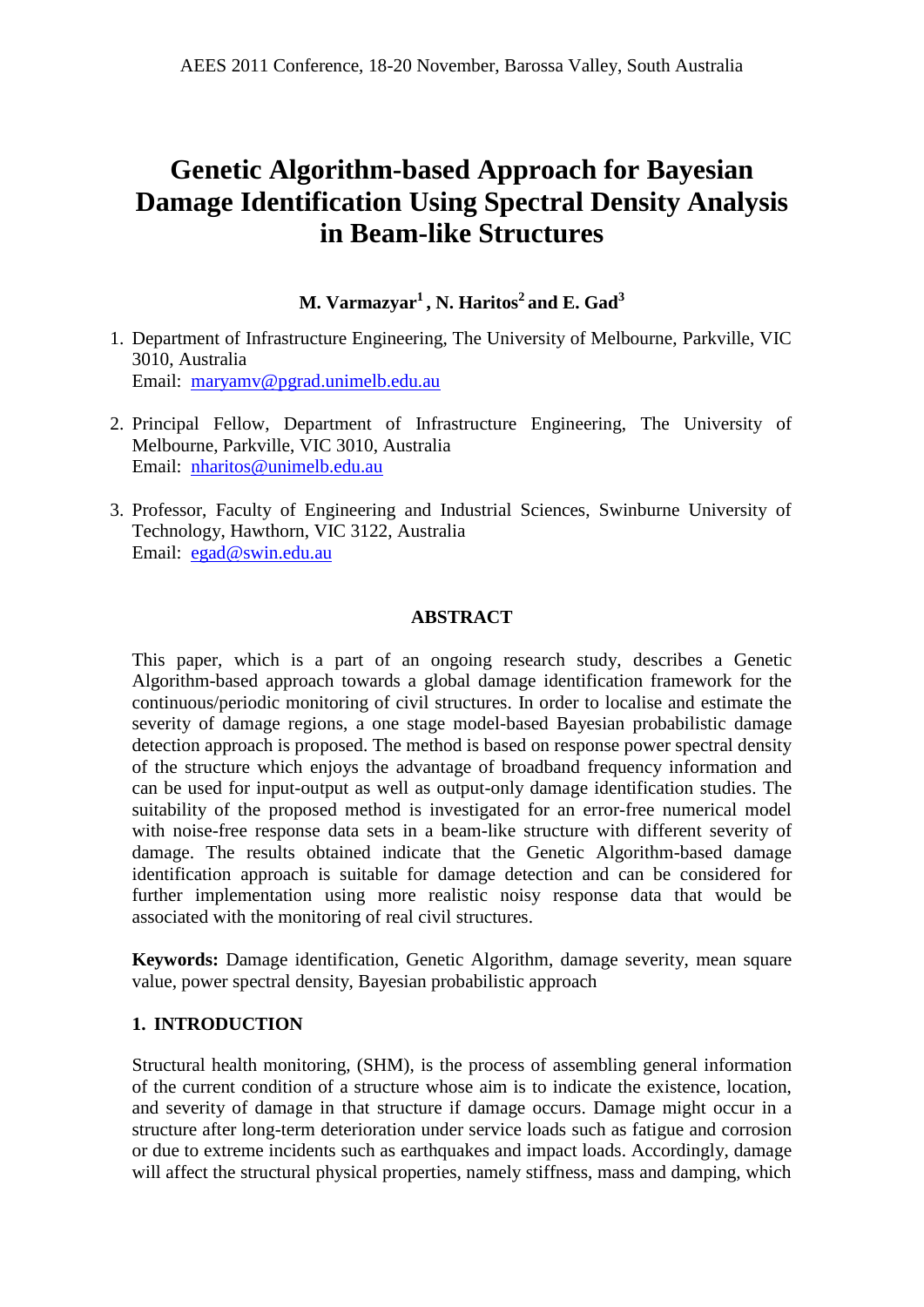will change structural response behaviour and alter current and future performances. Civil structures such as buildings, bridges, dams, tunnels, etc. are the most important assets of modern society which need to be functional for a very long time under complex conditions. Thus, continuous/periodic monitoring of civil structures is essential to ensure their safety and acceptable performance during their life span and to prevent a catastrophe.

In the last few decades, structural vibration response monitoring based damage identification methods have gained substantial attention, particularly due to their potential applications in the areas of aerospace, civil and mechanical engineering. The theoretical basis for vibration response measurement based damage identification methods is that structural damage causes changes in structural dynamic properties, which in turn causes changes in the global dynamic characteristics of the structure (such as its associated natural frequencies, mode shapes, modal damping, frequency response functions, etc.). Therefore, estimation of the variations in dynamic response characteristics provides useful information regarding existence, location and severity of structural damage without the need for prior knowledge of any damage condition states. However, earlier research reports and simulation studies indicate significant differences in the levels of sensitivity of the modal and frequency response parameters to different types of damage such as local, global, crack or fatigue damage. Different active damage mechanisms tend to display different response characteristics and changes in the modal and frequency response parameters are found to show substantial variations across the modes and across damage condition states. Neither modal nor frequency response parameters are known to be consistent in providing reliable integrity assessment of a structure under investigation.

In previous research (Bayissa and Haritos, 2007), a two-stage vibration-based damage identification technique that can be used effectively for structural damage identification and condition assessment in one dimensional and two-dimensional plate-like structures was proposed. Firstly, damage-sensitive vibration response parameters that utilise the broadband frequency information (as opposed to resonance frequency based traditional counterparts) that have strong physical relationships to structural dynamic properties (Bayissa and Haritos, 2011) were identified using time-domain, frequency domain, spectral-domain and wavelet-domain analysis methods and implemented in non model based damage identification approaches. Some other salient features are: sensitivity to both local and global damage; low sensitivity to noise and modal truncation errors; identification of linear as well as nonlinear damage conditions. Secondly, a model-based damage identification method was presented in order to formulate a Bayesian probabilistic damage identification algorithm as well as to conduct damage severity predictions using optimisation techniques. This method is more flexible in its application and computationally easier to implement for practical problems and can be used for input-output as well as output-only damage identification studies.

In the previous research (Bayissa, 2007), a distinct solution technique for the Bayesian damage identification algorithm had not been proposed. Accordingly, taking regard of the salient features of the proposed method, identification of the best solution technique and implementation of the Bayesian method on real response data from structures under investigation would be considered a significant contribution to the research field of damage identification and the health monitoring of structures.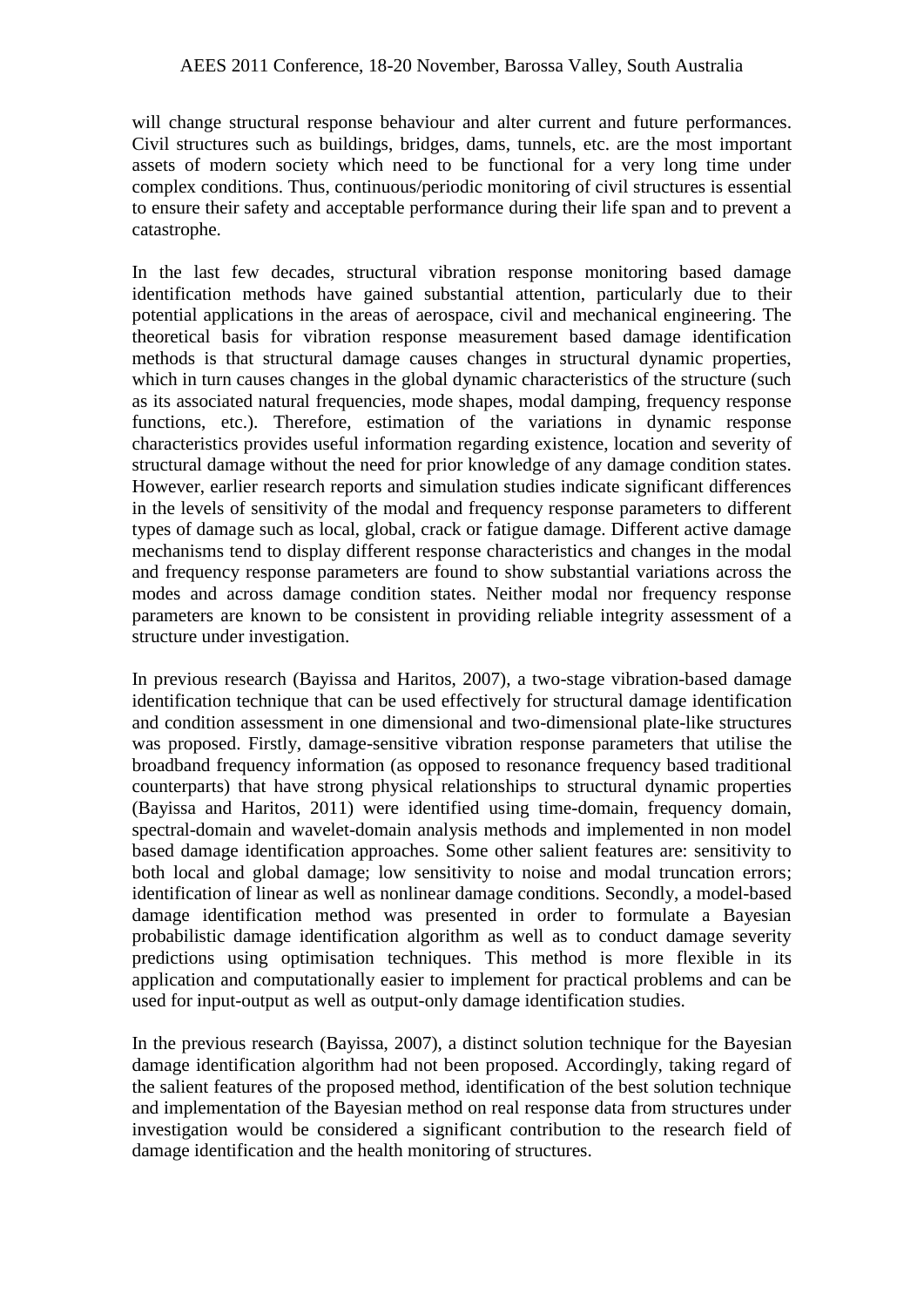## **2. DERIVATION OF BAYESIAN PROBABILISTIC FRAMEWORK FOR STRUCTURAL DAMAGE IDENTIFICATION**

In the former study, a Bayesian probabilistic framework was presented to estimate the severity of damage by updating the probability density function which can be used for structural health monitoring (Bayissa, 2007). This section describes the theoretical background of the Bayesian framework for damage identification.

The mean square value (MSV) of the spectrum which has been presented as the most sensitive parameter for damage detection (Bayissa and Haritos, 2005), is described as the overall energy content of the signal that can be computed either from continuous or discrete time domain signals and is identified as follows:

$$
\mu_0(f) = \int_{-\infty}^{\infty} S_{yy}(f) df = \sum_{n=0}^{N/2-1} [F[f_n]]^2
$$
 (1)

where *F*[*f<sub>n</sub>*] is the respective Fourier transform of the *N* point sequence data series and  $S_{yy}(f)$  is the power spectral density.

In order to employ the Bayesian framework, the analytical model is parameterised in terms of structural stiffness *K* as an assembly of element stiffness matrices assuming that damage affects only the stiffness properties of the structure. The overall stiffness matrix  $K(\beta)$  in terms of  $N_\beta$  number of elements is given as follows:

$$
K(\beta) = \sum_{i=1}^{N_{\beta}} (1 - \beta_i) K_i
$$
 (2)

where  $K_i$  is the stiffness matrix for the *ith* element (or substructure) and  $\beta_i$  ( $0 \le \beta_i \le 1$ ) is a set of non-dimensional model parameters that represents the contribution of the *ith* element stiffness to the global stiffness matrix. In the case that no stiffness loss has occurred, the value of  $\beta_i$  is 0 and in situations of damage for elements or substructures, it would be determined to be greater than 0. Therefore, the value of *βi* is an indicator of the location as well as the amount of stiffness loss if any damage has taken place. Therefore, in order to employ Bayes' theorem, all the uncertain quantities were represented as probability distributions and then by creating the *posterior* conditional probabilities for the different variables of interest, inferences can then be determined. Accordingly, by multiplying the *prior* distributions and *likelihood* functions, the result of the statistical inverse problem is provided by the posterior probability distribution.

A joint posterior distribution for the set of model parameters conditioned on the observations can be obtained from Bayes' theorem (Gilks et al., 1996) which can be used as a damage indicator and is defined as follows (Bayissa, 2007 and Sohn and Law, 1997):

$$
p(\beta|D,M) = \frac{p(D,\beta|M)}{p(D|M)} = \frac{L(D|\beta,M)p(\beta|M)}{\int_{B} p(D|\beta,M)p(\beta|M)d\beta}
$$
(3)

where *D* denotes vectors of measured data sets from the undamaged and damaged structural condition states,  $\beta = [\beta_1, ..., \beta_{N\beta}]^T$  indicates the non-dimensional model parameters included in the parameter space,  $p(D,\beta/M)$  is the joint probability distribution over all random quantities;  $p(\beta|M)$  is the prior probability distribution function (PDF) of the initial model parameters  $\beta$  for a structural model class M,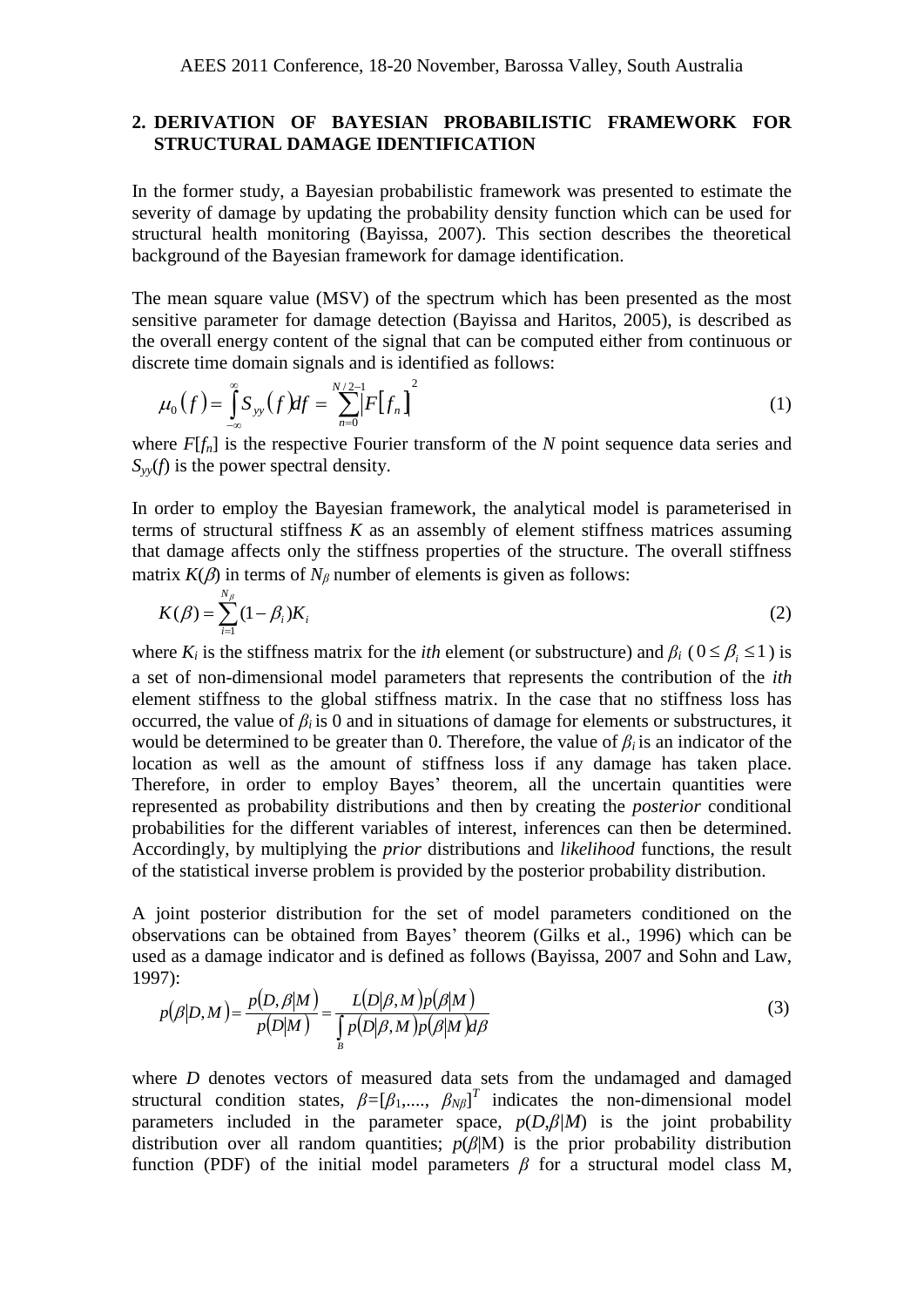$L(D|\beta,M)$  is the likelihood density, also known as the conditional probability of observing the data *D*,  $p(\beta|D,M)$  is the posterior density or the updated PDF of the unknown parameters after observing the data;  $p(D|M)$  is the normalising factor for the posterior PDF. In that situation in which the main sources of uncertainties are from modelling error and measurement noise, the measured response value *D*(*s*) after considering measurement noise  $\varepsilon_N$  (*s*), modelling error  $\varepsilon_M$  (*β*) and computed response value *D*(*β*), is defined as follows:

$$
D(s) = D(\beta) + \varepsilon_M(\beta) + \varepsilon_N(s)
$$
\n<sup>(4)</sup>

The normal distribution can be used for defining a mathematical explanation for the numerical approximation error and measurement noise, as follows (Bayissa, 2007):

$$
\mathcal{E}_M \sim \mathcal{N}(\overline{\mu_\mu}, \sum_{\mu}^2), \quad \mathcal{E}_N \sim \mathcal{N}(0, \sum_{\mu}^2)
$$
 (5)

 $\overline{\mu}_{\mu}$  is the conditional expectation;  $\sum_{\mu}^{2}$  is the positive definite covariance matrix of the approximation error which can be determined using the inverse-gamma prior distribution as:  $\sum_{\mu}^{2} \sim I \cdot G$  (*a*,*b*), *a* and *b* are parameters of the inverse-gamma prior distribution.

For an independent and distributed zero mean Gaussian noise, the likelihood probability functions for the response measurements is the discrepancy between the theoretical parameters computed from the analytical model and those obtained from measured response data which can be defined as follows:

$$
L(D|\beta, M) \propto \exp\left\{-\frac{1}{2}[D(s) - D(\beta) - \varepsilon_M]^T \sum_{\mu}^{-2} [D(s) - D(\beta) - \varepsilon_M]\right\}
$$
(6)

The conditional PDF of the response MSV parameters for a single data set can be expressed as follows:

$$
L(\mu_n^0|\beta, M) = \prod_{\delta r=1}^{N_{\delta r}} L(\mu_{\delta r}^0|\beta, M)
$$
  
= 
$$
\frac{1}{f_{\mu}(\sum)} \exp\left\{-\frac{1}{2} \sum_{\delta r=1}^{N_{\delta r}} \left[\mu_{\delta r}^0(s) - \Gamma \mu_{\delta r}^0(\beta) - \overline{\mu}_{\varepsilon_M}\right]^{r} \sum_{\mu}^{-2} \left[\mu_{\delta r}^0(s) - \Gamma \mu_{\delta r}^0(\beta) - \overline{\mu}_{\varepsilon_M}\right]\right\}
$$
(7)

in which,  $L(\mu_n^0|\beta,M)$  is the conditional PDF for the MSV determined from the  $r^{\text{th}}$ frequency bandwidth,  $\mu^0_{\delta r}(s)$  and  $\mu^0_{\delta r}(\beta)$  indicate the vectors of the MSV determined from the measured and computed response data, respectively. *s* indicates the observed data set number,  $s = 1, ..., N_s$ .  $\delta r$  is the frequency bandwidth including the  $r^{th}$  mode,  $\delta_r = 1, ...,$  $N_{\delta r}$ .  $\overline{\mu}_{\varepsilon_M}$  is the expected value of the modelling error;  $f_{\mu}$ . is the normalising factor for the conditional PDFs, given by  $f_u(\sum) = [2\pi]^{N_s/2} \left\| \sum_{i=1}^2 \right\|^{1/2}$  $f_{\mu}(\sum) = [2\pi]^{N_{\alpha}/2} \sqrt{\sum_{\mu}^2 \mu^2}$ ,  $\Gamma$  is a matrix that transforms the MSVs computed at full model degrees of freedom to the measurement grid points.

The prior PDF is assumed on the model parameters as white noise and the model parameters,  $\beta$ , can be described as uncorrelated Gaussian random variables of equal covariance centred around  $\overline{\beta}$ ,  $\beta \sim \mathcal{N}(\overline{\beta}, \sum_{\beta}^{2})$ .  $\overline{\beta}$  is the best initial estimate of the model parameter distribution before any data is obtained and  $\sum_{\beta}^2$  is the covariance of the prior PDF, which represents the initial level of uncertainty in the analytical model.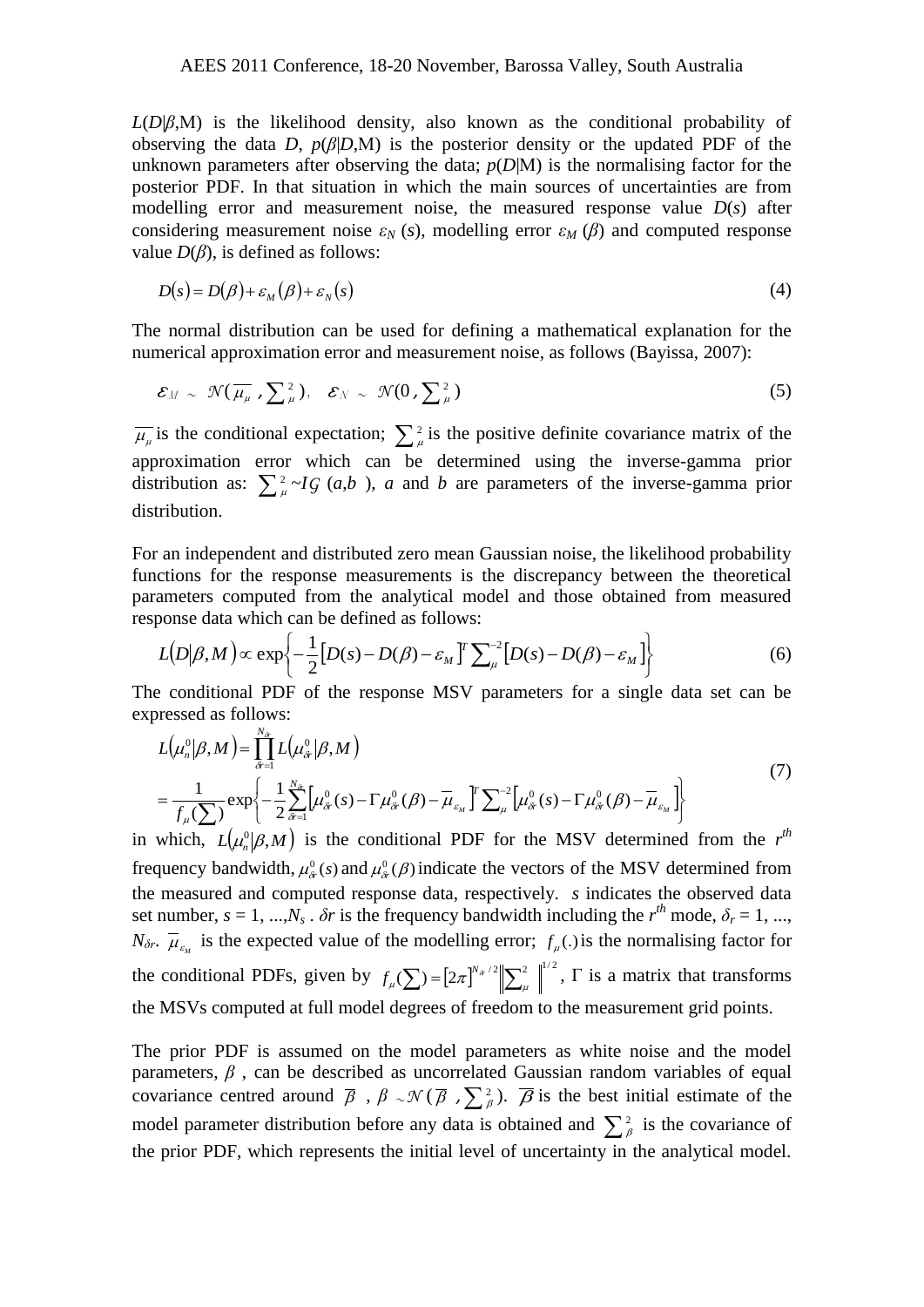Therefore, the prior PDF on the model parameters can be described using a multivariate Normal distribution, as follows:

$$
p(\beta|M) = \frac{1}{f_{\beta}(\sum_{\beta})} \exp\left\{-\frac{1}{2} \sum_{i=1}^{N_{\beta}} [\beta_i - \overline{\beta}]^T \sum_{\beta}^{-2} [\beta_i - \overline{\beta}] \right\}
$$
(8)

where  $p(\beta|M)$  is the prior PDF;  $f_\beta(.)$  is the normalising factor;  $\sum_\beta$  expressed the level of confidence in the initial model parameters.

The joint posterior PDF of the model parameters can be computed by substituting the likelihood and prior PDFs given in Equation (7) and (8), respectively, into Equation (3), as follows:

$$
p(\beta|D,M) = \overline{\chi}_1 \frac{1}{f_\mu(\sum)} \exp\left\{-\frac{1}{2} \sum_{\delta=1}^{N_{\delta}} \left[\mu_{\delta r}^0(s) - \Gamma \mu_{\delta r}^0(\beta) - \overline{\mu}_{\varepsilon_M}\right] \sum_{\mu}^{-2} \left[\mu_{\delta r}^0(s) - \Gamma \mu_{\delta r}^0(\beta) - \overline{\mu}_{\varepsilon_M}\right]\right\}
$$

$$
\times \frac{1}{f_\beta(\sum_\beta)} \exp\left\{-\frac{1}{2} \sum_{i=1}^{N_\beta} \left[\beta_i - \overline{\beta}\right] \sum_{\beta}^{-2} \left[\beta_i - \overline{\beta}\right]\right\}
$$
(9)

in which,  $\overline{\chi}_1$  is the normalising factor for the posterior PDF of the model parameters. Finally, the posterior PDF can be described in the form:

$$
p(\beta|D,M) = \tilde{f}(\sum_{\mu}^{2}, \sum_{\beta}^{2}) \exp[-Q(\beta)] \tag{10}
$$

where  $Q(\beta)$  is the objective (or cost-function) and states the final objective of the problem. The objective function for Equation (10) is described as:

$$
Q(\beta) = \frac{1}{2} \sum_{s=1}^{N_s} \sum_{\delta r=1}^{N_{\delta r}} \left[ \mu_{\delta r}^0(s) - \Gamma \mu_{\delta r}^0(\beta) - \overline{\mu}_{\delta M} \right]^T \sum_{\mu}^{-2} \left[ \mu_{\delta r}^0(s) - \Gamma \mu_{\delta r}^0(\beta) - \overline{\mu}_{\delta M} \right]
$$
  
+ 
$$
\frac{1}{2} \sum_{i=1}^{N_\beta} \left[ \beta_i - \overline{\beta} \right]^T \sum_{\beta}^{-2} \left[ \beta_i - \overline{\beta} \right]
$$
(11)

In order to determine the most probable values of the model parameters, some kind of optimisation algorithm should be employed. By maximising the posterior PDF, the maximum *a posteriori* estimate of the parameter of interest can be computed, as follows (Bayissa, 2007):

$$
\hat{\beta}_i = \arg \max \ \ p(\beta_i | D, M) \tag{12}
$$

in which,  $\hat{\beta}_i$  is an optimal model parameter that represents all the information required for assessment of structural damage.

## **3. GLOBAL OPTIMISATION USING THE GENETIC ALGORITHM METHOD**

The Genetic Algorithm (GA) which was developed by John Holland (1975) is a stochastic optimisation technique inspired by natural evolution principles that can be used for discrete as well as continuous optimisation problems dealing with a large number of variables (Haupt et al., 2004). This method produces new points in the search space by applying operators to current points and statistically moving toward more optimal regions in the search space. In order to minimise the cost function, by exploring a broad space of values, the fittest individuals which have been applied into the cost function are selected. (Chambers L. 2001, Reeves et al., 2003).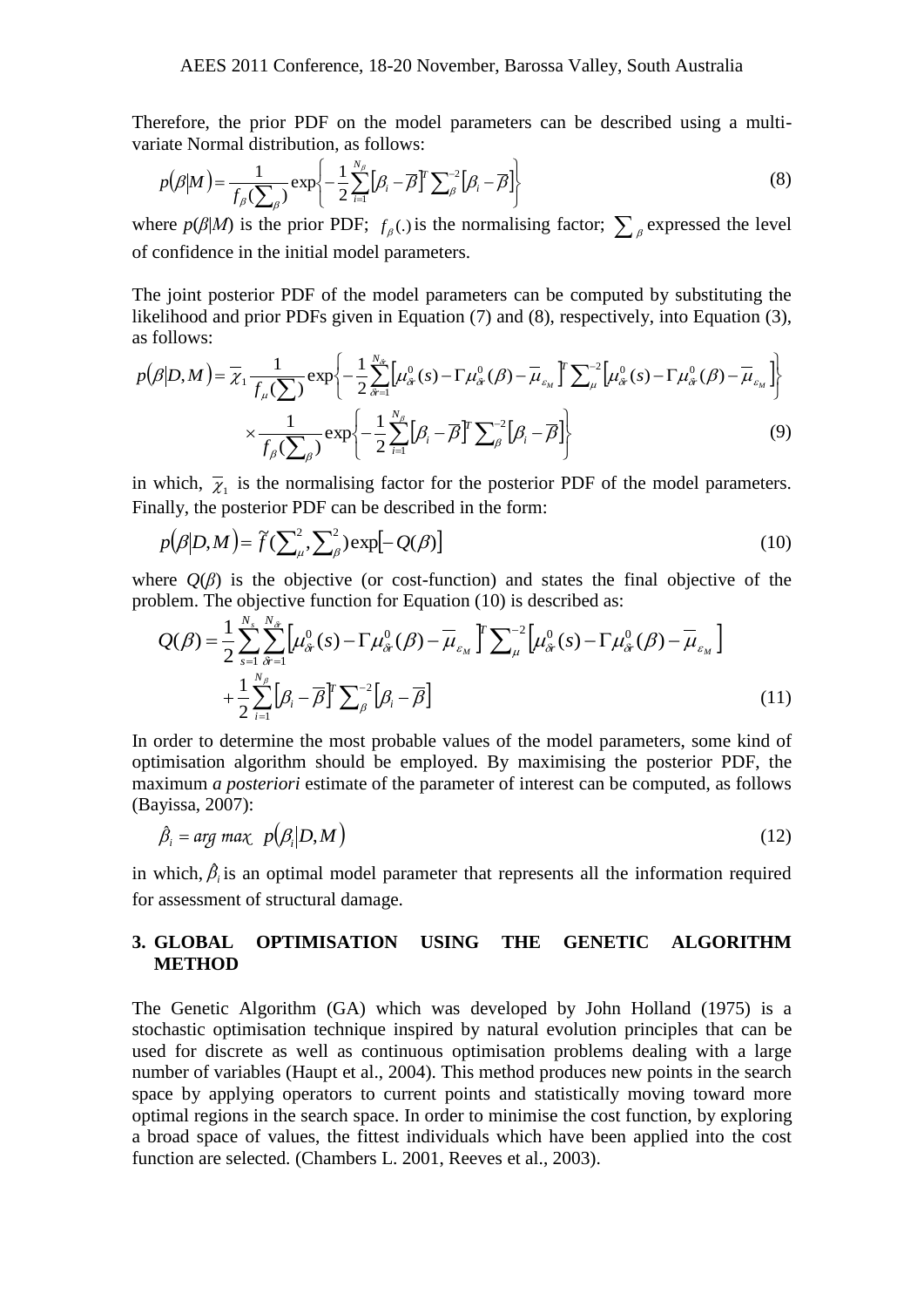GA starts with a group of chromosomes known as *population* and every *chromosome* implies the solution for the optimisation problem. The number of unknown parameters in optimisation problems are related to the genes where every *gene* is a basic component of the chromosome, for instance,  $c_i = [c_{i1}, c_{i2}, ..., c_{im}]$  where  $c_{i1}$  is the first gene of the chromosome  $c_i$  etc. The initial values of the chromosomes are mostly generated randomly and then *fitness*  $f(x)$  of each chromosome  $c$  in the population set is evaluated. In order to create the next *generation*, the Darwinian principles of reproduction are employed through the crossover and mutation function. In the process of reproduction, the chromosomes with a better fitness have a higher chance to survive and be considered for a new offspring population.

*Crossover* is another operator of GA for the reproduction process in which different parts of the two parents' chromosomes involved in the process, are randomly selected from the crossover points to create two new offspring. In order to distract the algorithm from converging on a popular solution and increase the freedom of the algorithm to search in a broad space of solution, a *mutation* operator is employed where a random gene in a chromosome is replaced by one chosen randomly from the solution space. A detailed description of types of selection of different operators in GA is out of the scope of this paper. Further details can be found in Goldberg (1989).

# **4. STRUCTURAL DAMAGE SEVERITY ESTIMATION USING MODEL-BASED STUDY**

GA optimisation technique for damage identification has been trialled on a simply supported reinforced concrete beam. In order to develop the parameterised FEM of the beam, a MATLAB toolbox known as CALFEM has been employed and meshed using two-dimensional beam element with 10 elements in the definition. The material properties for the undamaged beam are: mass density of  $2400 \text{ kg/m}^3$ , Young's modulus of 30GPa, and Poisson's ratio of 0.25. Localised damage was simulated by percent reduction in the Young's modulus of: 1%, 5%, 10%, 15% and 20%, at the damage locations of interest. The locations of damage for both the single and multiple damage condition are illustrated in Figure 1. A broadband impact hammer excitation simulated using an impulsive load with a single integration time step, has been implemented.



Figure 1 FE model of the beam with damage locations and simulated measurement grid points: (a) single damage condition (at model element 5); (b) multiple damage condition (at model element 3 and 7)

In order to investigate the suitability of the proposed method, damage with different severity for an error-free numerical model with noise-free response data sets was simulated for a "proof of concept" study. A constant modal damping ratio of 0.01 was applied and the first 6 flexural modes determined from both the undamaged and damaged states were implemented for computation of the undamaged and damaged response MSVs (Mean square values) at each nodal point subjected to stationary white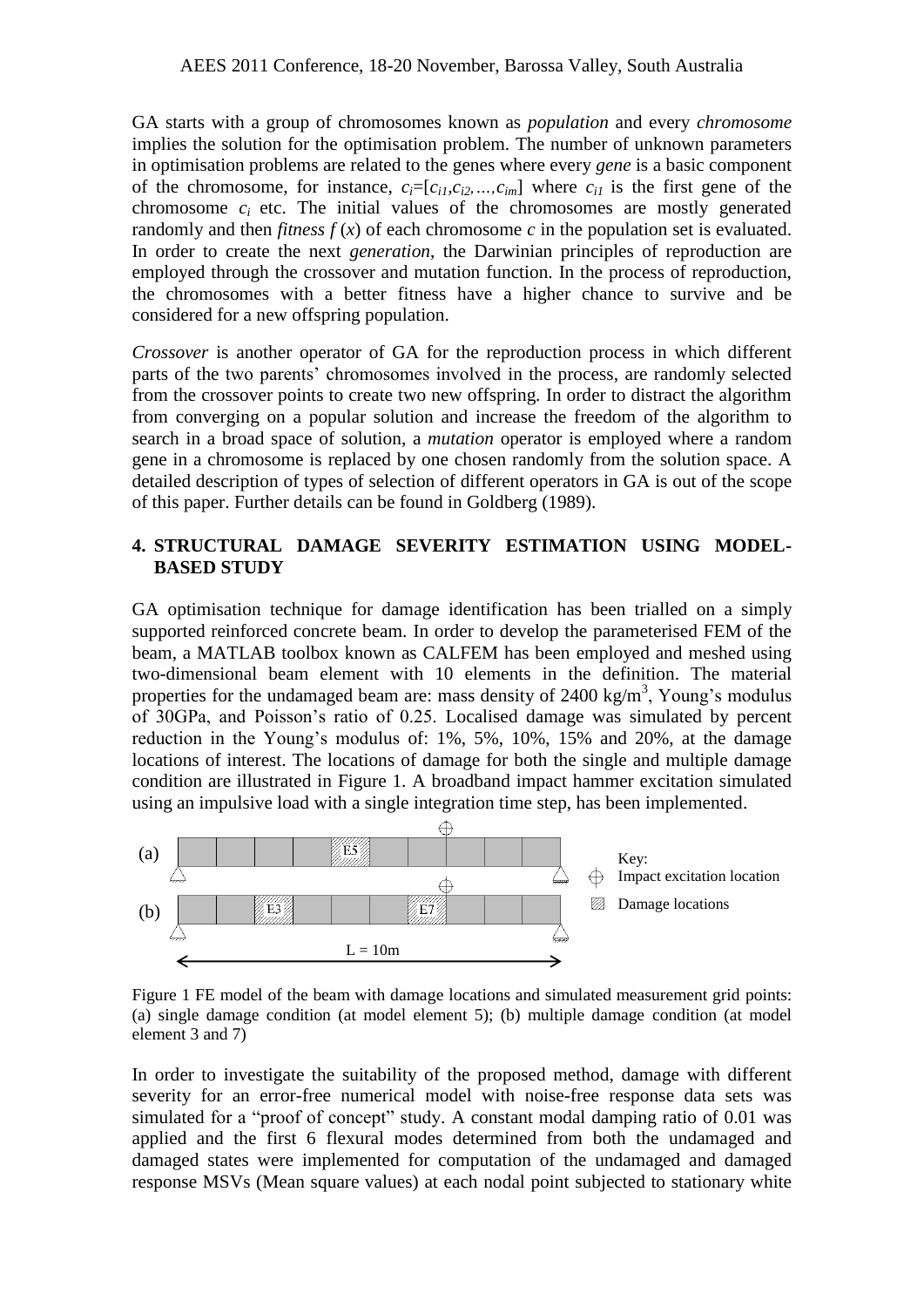noise. The number of model degrees of freedom where MSVs were computed were the same as the simulated measurements points (Figure 1). A single frequency bandwidth,  $N_{\delta r} = 1$ , that included the first 6 flexural modes was used.  $\sum_{\mu=1}^{n}$  is the positive definite covariance matrix of the approximation error which was considered as a constant value as all unknown parameters are totally uncorrelated. Finally, GA optimisation technique was employed to maximize the *a posteriori* (objective function) which would inversely predict the severity of damage that would have been induced for the different damage conditions. To provide information regarding detecting and estimating the degree of damage, the objective function resultant from the Bayesian framework was updated after generating the new points operated by GA. In order to maximise the Bayes' theorem, different values for the unknown parameters (percent stiffness reduction) moving toward the optimal values were generated and evaluated.

A population size of 40 was considered with a randomly selected initial population in the range of 0 to 1 for damage parameters. The stochastic uniform method was chosen for the type of parents' selection for creating the next generation. The heuristic crossover was set to the crossover function with a crossover fraction of 0.5 for the reproduction. Furthermore, uniform mutation was used for the mutation function with a probability rate of 0.1 and in order to scale the raw fitness scores to values in the range, the rank fitness scaling function was employed. The general optimisation process adopted for predicting the location and the estimation of structural damage severity and the results obtained are demonstrated in Table 1 and Figures 2-4. Furthermore, a typical plot of the objective function in terms of the number of generations, depicted in Figure 5, indicates the convergence characteristics of GA.

| No. |                      | Damaged Element No. Degree of Damage (%) | Generation No. | Runtime (m) |
|-----|----------------------|------------------------------------------|----------------|-------------|
|     | 5                    |                                          | 12441          | 528         |
| າ   |                      |                                          | 10609          | 446         |
| 3   |                      | 10                                       | 8229           | 347         |
| 4   |                      | 15                                       | 7227           | 316         |
|     |                      | 20                                       | 6152           | 269         |
| 6   | 3,7                  | 5, 5                                     | 14576          | 623         |
|     | 3,7                  | 10, 10                                   | 11613          | 504         |
| 8   | 3,7                  | 15, 15                                   | 7735           | 345         |
| 9   | 3,7                  | 20, 20                                   | 6863           | 300         |
| 10  | 3,7                  | 1,15                                     | 7856           | 346         |
|     | 25<br>timation<br>20 |                                          |                |             |

|  | Table 1 Damage quantification results of 10 runs by Genetic Algorithm optimisation. |  |  |  |
|--|-------------------------------------------------------------------------------------|--|--|--|
|  |                                                                                     |  |  |  |



■1% damage ■5% damage **ø 10% damage ■15% damage** □ 20% damage

Figure 2 Single damage severity estimation using Bayesian approach of MSV response PSD and GA optimisation technique.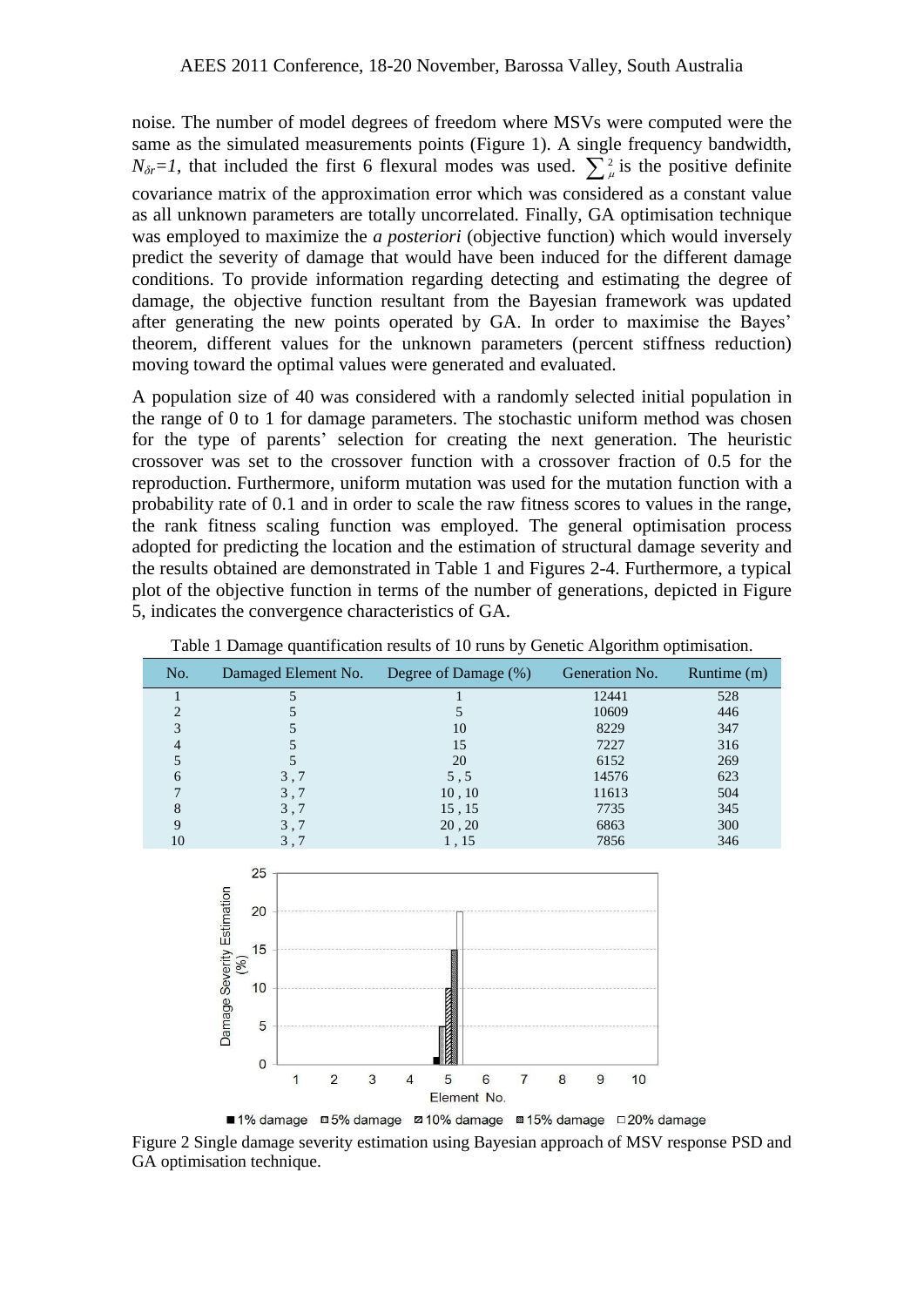

Figure 3 Multiple damage severity estimation using Bayesian approach of MSV response PSD and GA optimisation technique.



Figure 4 Multiple (irregular) damage severity estimation using Bayesian approach of MSV response PSD and GA optimisation technique.



Figure 5 Typical plot of the objective function values versus the number of generations.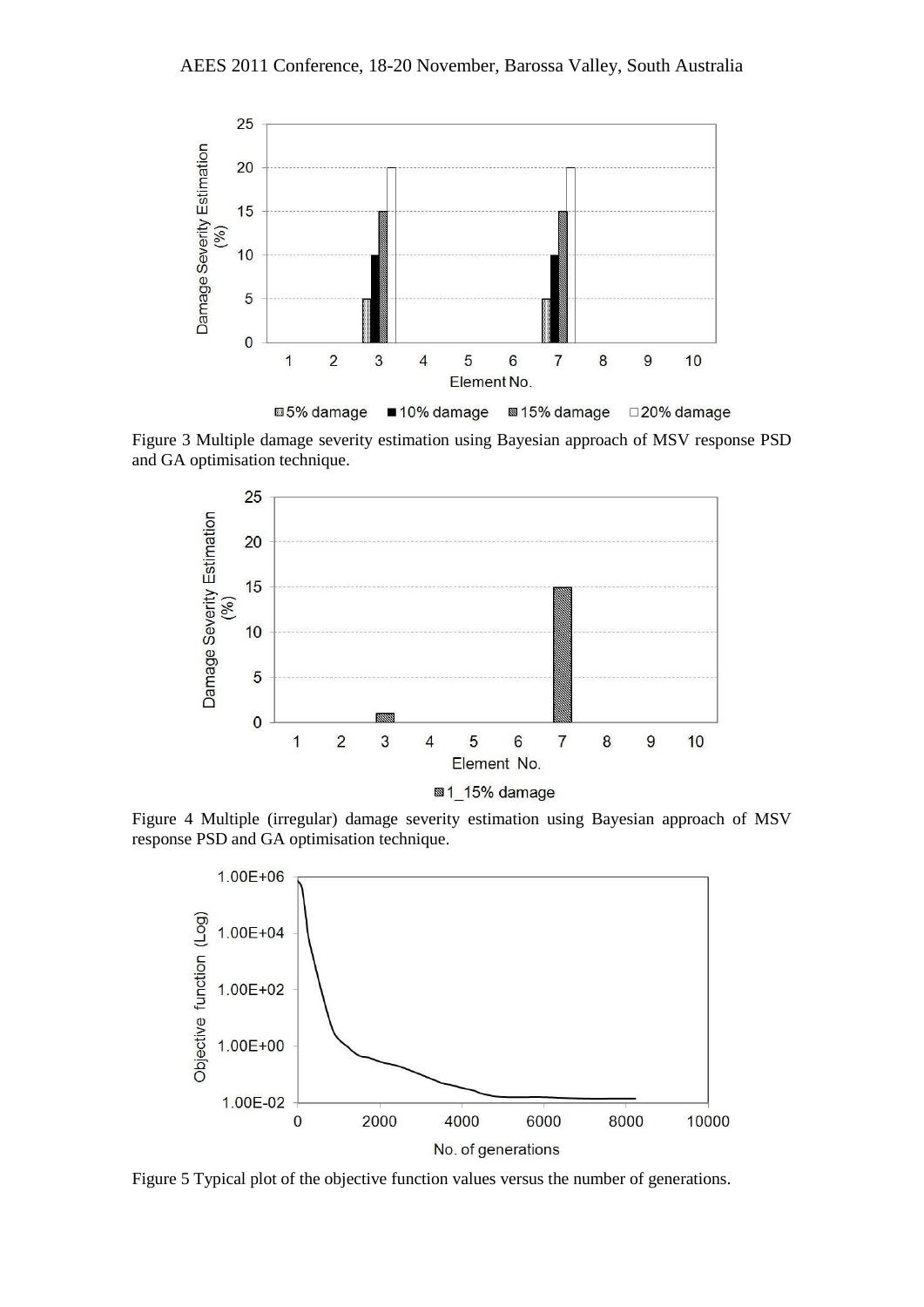# **5. DISCUSSION AND CONCLUDING REMARKS**

A Genetic Algorithm-based approach for Bayesian probabilistic damage identification using power spectral density of the response of the structure has been demonstrated in a "proof of concept" study. The results obtained from GA optimisation, that can be used for detection of the location and degree of damage, are illustrated in Figures 2, 3 and 4. It can be clearly seen from the results that the GA method is able to accurately detect the severity as well as the location of damage through a one-stage model-based damage identification process - even for the 1% damage severity level and from just a single set of response data, for this example study using noise-free response measurement data. The results also indicate that the MSV of the spectrum is quite sensitive to structural damage existence, location and damage severity.

Therefore, the proposed GA technique using the Bayesian framework is considered suitable for further implementation using more realistic noisy response data that would be associated with the continuous/periodic monitoring of real civil structures.

## **6. REFERENCES**

Bayissa, W. L. (2007) Damage identification and condition assessment of civil engineering structures through response measurements, Ph.D Thesis, Department of Civil & Environmental Engineering, The University of Melbourne, August 20, Australia.

Bayissa, W. L. and Haritos, N. (2005) Structural damage identification using spectral moments of the vibration response signal, 1st International Conference on Structural Condition Assessment, Monitoring and Improvement, Dec 12-14, Perth, W. Australia.

Bayissa, W. L. and Haritos, N. (2011) Comparative study of broadband damage localization methods applied to test data, Ocean Engineering, 38, 329–340.

CALFEM Version 3.4 User's Manual, A Finite element toolbox, Department of Structural Mechanics, Lund University, Sweden.

Chambers L. (2001) The Practical Handbook of Genetic Algorithms, Applications, Chapman & Hall/CRC, US.

Gilks, W. R., Richardson, S. and Spiegelhalter, D. J. (1996) Markov Chain Monte Carlo in practice, Chapman & Hall, London, UK.

Goldberg, D. E. (1989) Genetic Algorithms in Search, Optimisation, and Machine Learning, Reading, MA: Addison-Wesley.

Haupt, R. L. and Haupt, S. E. (2004) Practical Genetic Algorithms, John Wiley & Sons, Inc., Hoboken, New Jersey, US.

MATLAB (2002) User's Manual Release 13, The Mathworks, Inc., Natick, MA, USA. Mattson, S.G. and Pandit, S.M. (2006) Statistical moments of autoregressive model